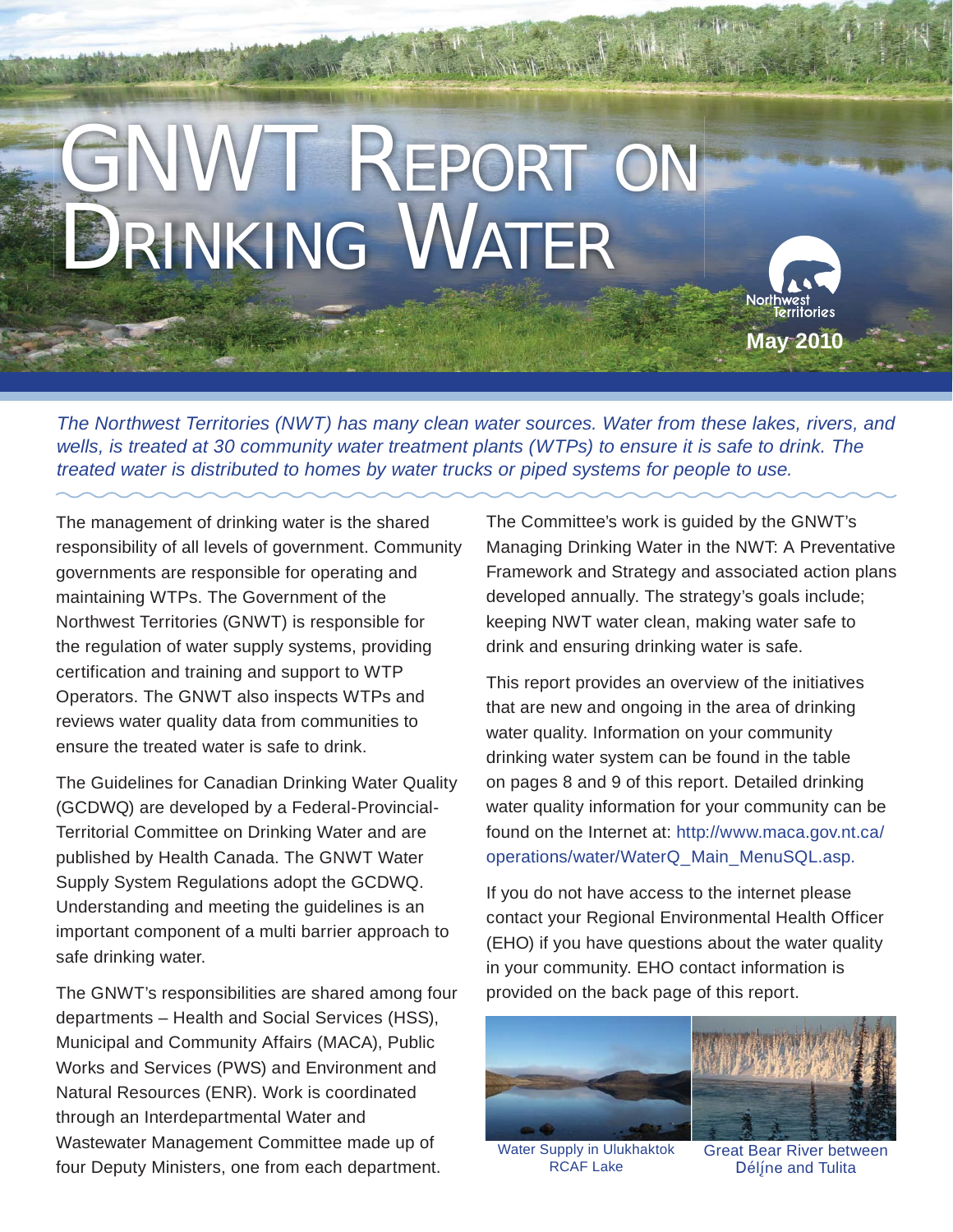# **Keeping Drinking Water Clean**

# **Mapping and Protecting Community Public Water Supply Sources**

People who live and work in communities are in the best position to identify what water resources values, including public water supply sources, are important to them in and around their communities. NWT water resources include rivers, lakes, streams, deltas, tributairies of deltas, groundwater and wetlands, whether in liquid or frozen state. Then communities can plan to ensure these values are protected. ENR works with multiple agencies, including community governments, to help identify public water supply source watersheds and the values that may be at risk within those watersheds when activities take place on the land. This assists agencies to plan, regulate or use waters, or respond to emergency situations that may affect those waters.

A watershed is an area that drains all precipitation (rain or melted snow that runs off the land) or flows into the ground and then into a particular connected set of rivers and lakes. If residents and officials know which lakes and rivers are in the watershed of their water supply intake, they can make informed decisions about which parts of the watershed may be affected by activities on the land or in the water bodies. Then they can decide what special protective measures may be necessary.

In each community, each water treatment plant is designed to make the "source water" or "raw water" clean enough for human consumption. Water treatment plants are designed to run sufficient amounts of water through them to meet community needs, including domestic, commercial, or fire protection use. In order to ensure the plant will work properly and be able to draw enough water, it is

important that the raw water remains abundant and in the same or better condition for which the plant was designed. To help identify risks to community public water supply sources, people need to know geographic information within watersheds about things like land use activities, soils, transportation routes, water withdrawals and waste disposal, including sewage discharges. Then people can assess risks posed from community or industrial activities, weather events, or spills. Climate change also influences community water supplies through droughts, storms and groundwater melt. Currently community watershed maps, with or without a base satellite image, are electronically available for each NWT community at: http://maps.gnwtgeomatics/ portal/watershedmaps.jsp

In the coming years, ENR and others will work with communities to develop standard methods to examine, manage and communicate risks to public water supply sources. Community-based monitoring is promoted in these processes.

Northern Voices: Northern Waters an NWT Water Stewardship Strategy sets a guiding vision, goals and approaches for water users, planners and regulators.

For more information on the noted activities, please contact ENR's Land and Water Division at (867) 920- 3256.

A copy of the current draft of Northern Voices: Northern Waters can be viewed on-line at: http://www.enr.gov. nt.ca/\_live/pages/wpPages/water.aspx)



Raw Water Resevoir in Jean Marie River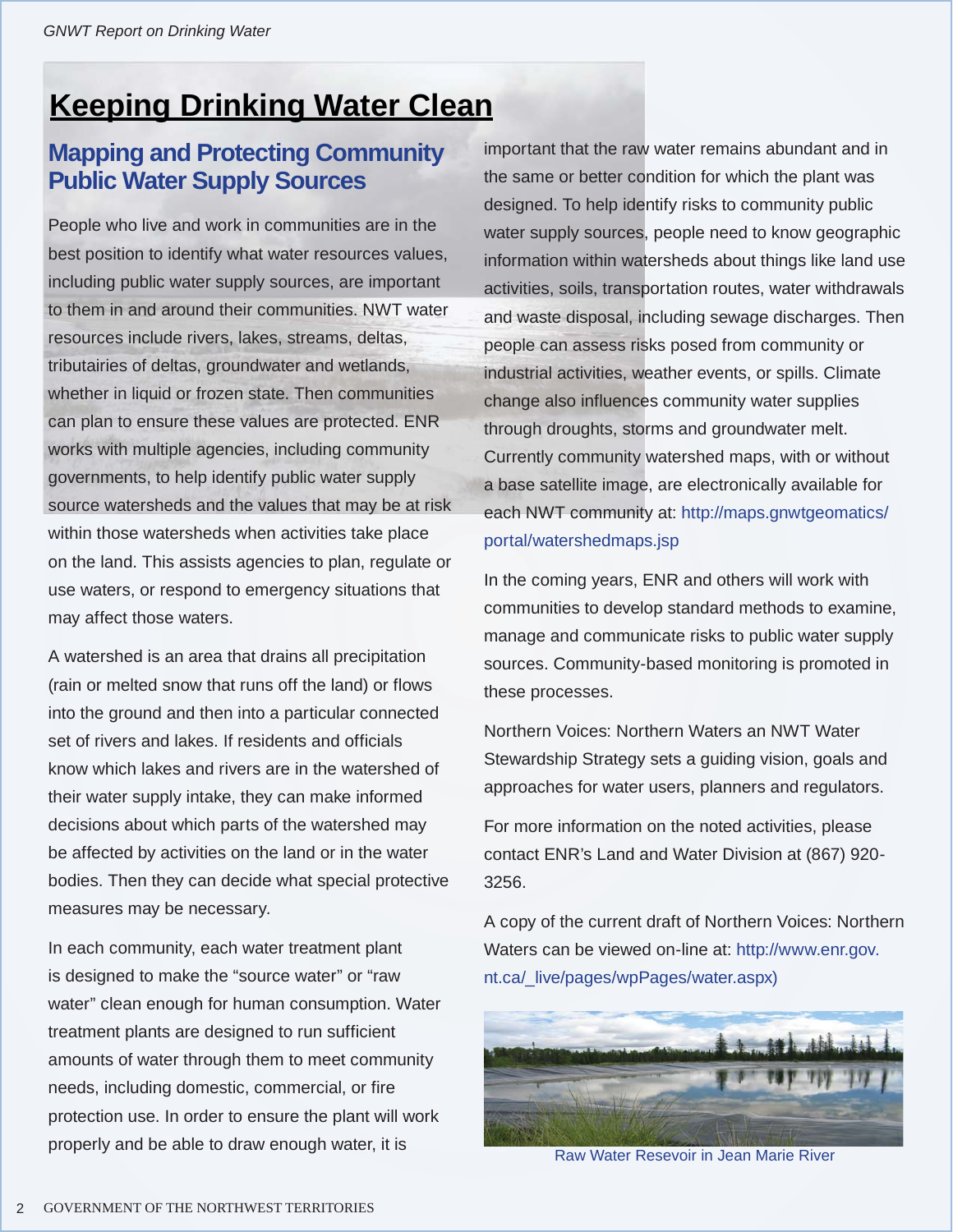#### *Info on Raw Water*

- 1. Raw water is usually from wells or surface sources, which has had no previous treatment and is entering a water processing system or device.
- 2. Raw water should not be considered safe for drinking or washing without further treatment.
- 3. Raw water reservoirs are used in the NWT either to store water when the quality is best or when there is no year round access to a water source.

# **Water License Funding**

Water licences help protect community drinking water sources. They define how much raw water the community can take from the source and how to dispose of waste so it doesn't harm water bodies.

Water licences are a regulatory requirement and are issued by one of five water boards in the NWT: the NWT Water Board, the Sahtu, Gwich'in, Wek'èezhìi and Mackenzie Valley Land and Water Boards. Indian and Northern Affairs Canada (INAC) Resource Management Officers inspect the water, wastewater and solid waste facilities to make sure water licence requirements are followed. Some requirements include annually reporting water use and sewage disposal volumes, sampling sewage effluent and landfill leachate, reporting sampling results and spills and developing operations and maintenance manuals.



Łutselk'e Truckfill Station

Communities are required to have a water licence under the NWT Waters Act. The Hay River Reserve is exempt because they use the water and waste facilities in Hay River and Kakisa is exempt because they are too small to need a water licence. The table on pages 8 and 9 shows which communities have existing water licences, which communities don't have water licences and those pending the approval of the Land and Water Boards. Communities that don't need a water licence are listed as N/A (not applicable).

Since 2006 MACA has been providing funding to community governments for water licence application development. Priority is given to communities that do not have an existing water licence, but has been provided to communities that were submitting water licence renewal applications. Eight (8) communities received funding for water licence applications/ renewals since 2006.

It is anticipated that Łutselk'e, Wrigley, Jean Marie River, and Trout Lake will be submitting water licence applications as a part of an upcoming water treatment plant upgrade project that the GNWT is managing.

## **Water Supply System Regulations**

Effective September 14, 2009, the Northwest Territories enacted a new Public Health Act and accompanying new regulations, including the Water Supply System Regulations. The previous Public Water Supply Regulations were repealed. The Act and regulations are enforced by EHOs with the Department of Health and Social Services. These new regulations are applicable to all systems in the NWT and they bring some important changes. The most notable changes include: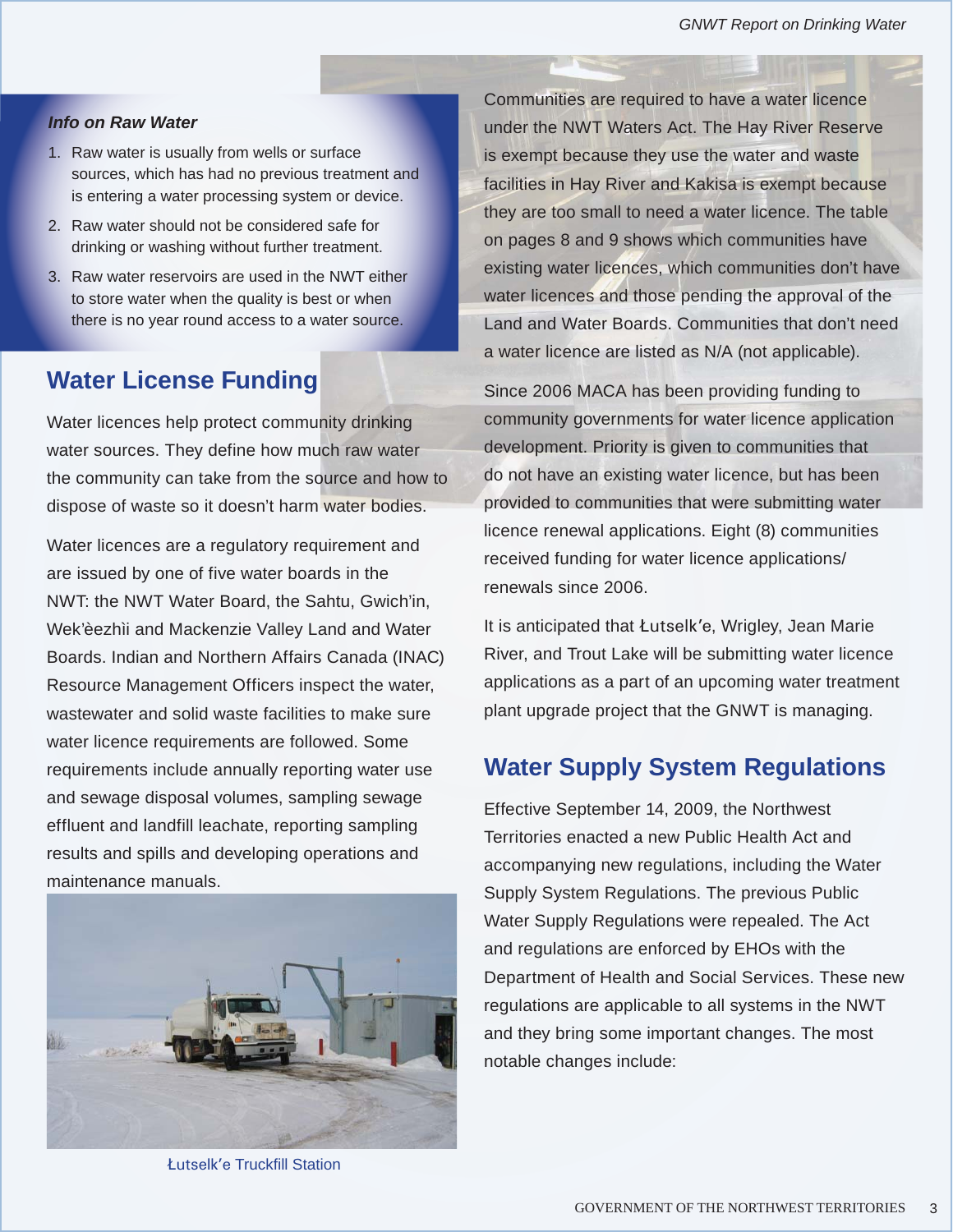- 1. Approvals from the Chief Public Health Officer (CPHO) for the use of a water source, operations, and design is required.
- 2. Operator Certification is now mandatory. The CPHO has the authority to issue special approvals for a community to operate their water treatment plant without a certified operator if certain criteria are met.
- 3. The regulations adopt the Guidelines for Canadian Drinking Water Quality (GCDWQ), making them part of the regulations in the NWT.

The GCDWQ are published by Health Canada on behalf of the Federal-Provincial-Territorial Committee on Drinking Water. The guidelines are based on current, published scientific research related to health effects, aesthetic effects, and operational considerations.

For further details on changes to the regulation and how they impact your community please contact your Regional EHO. Contact information is available on the back page of this report.

#### *Turbidity*

Turbidity describes the cloudiness that results from small particles in the water. The more turbid the water, the greater the possible health risk because the particles can hide bacteria, viruses or protozoa and make disinfectants less effective.



New Water Treamtent Plant in Behchokö (Edzo) (Left) UV Reactor in the Délíne Water Treatment Plant (Right)

# **Drinking Water Quality Sampling Requirements**

Water quality can't be determined by looking at it; therefore, sampling and testing is required to determine its quality and the necessary treatment required to make it safe for consumption. In the NWT, the CPHO is provided authority under the Water Supply System Regulations to direct operators and owners of public drinking water systems to conduct and perform sampling and testing. The NWT drinking water sampling and testing requirements include both raw and treated water sampling and testing. HSS has summarized these requirements and has them listed on their website at:

http://www.hlthss.gov.nt.ca/pdf/brochures\_and\_ fact\_sheets/environmental\_health/2007/english/ nwt\_drinking\_water\_sampling\_and\_testing\_ requirements.pdf.

 $\mathbf C$ 



The summary table can also be viewed on page 15 of this report.

**bisinfectio** 

**Small System** In the NWT some small systems add chlorine to unfiltered water, some will use filtration or UV radiation or both in advance of adding chlorine.



 $\frac{1}{2}$  **c F ilt**<sub>*r*</sub>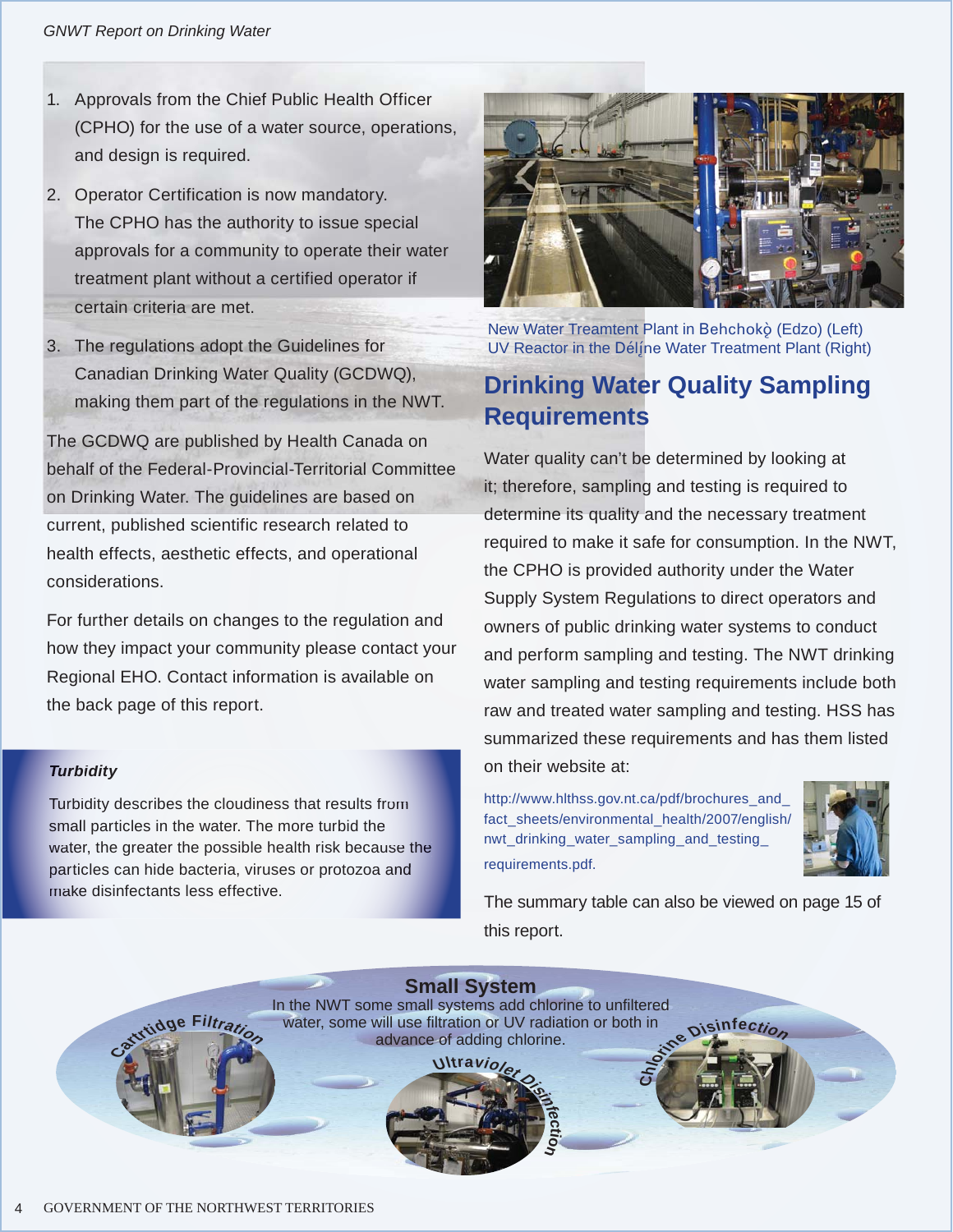# **Testing Raw Water Quality**

It is important to perform regular testing on the raw water to monitor if changes have occurred and if any problems exist with your water quality. HSS requires daily testing for turbidity and as required other site specifc parameters, monthly bacteriological testing, and annual chemical testing of the raw water. Community governments are responsible for daily raw water testing and monthly bacteriological testing. EHOs who enforce the Public Health Act and Water Supply System Regulations collect the annual chemical samples to ensure consistency in sample collection. Raw and treated water quality data is compared to determine how well the water treatment process is working.

The GNWT continually works with communities to ensure an understanding of the water quality testing requirements and procedures.

Communities that receive their water from other communities are not required to take raw water bacteria samples. Communities that only add chlorine to the water and do not have any other treatment, do not need to take raw water chemical samples because there is no treatment process in place to alter the water quality. The table on page 8 and 9 lists the community water treatment processes.

Water quality data can be viewed on the public water quality database at: http://www.maca.gov.nt.ca/ operations/water/WaterQ\_Main\_MenuSQL.asp

# **Making Drinking Water Safe**

# **Water Treatment Plant Upgrades**

Ensuring safe drinking water in communities requires that water treatment plants are designed to meet local conditions and the water quality standards set out in the Water Supply System Regulations.

MACA and PWS have been working with communities to upgrade water treatment facilities and ensure that drinking water quality meets the GCDWQ since 2004. The turbidity guidelines require that all drinking water supply systems that use a surface water source or a ground water source under the influence of surface water, be filtered or have dual disinfection depending on the raw water quality.



Pressure Filters in the Tuktoyaktuk Water Treatment Plant

Since 2004, water treatment plant upgrade/ replacement projects have been completed in Sachs Harbour, Colville Lake, Nahanni Butte, Behchokö (Rae), Aklavik, Tuktoyaktuk, Ulukhaktok, Déljne,

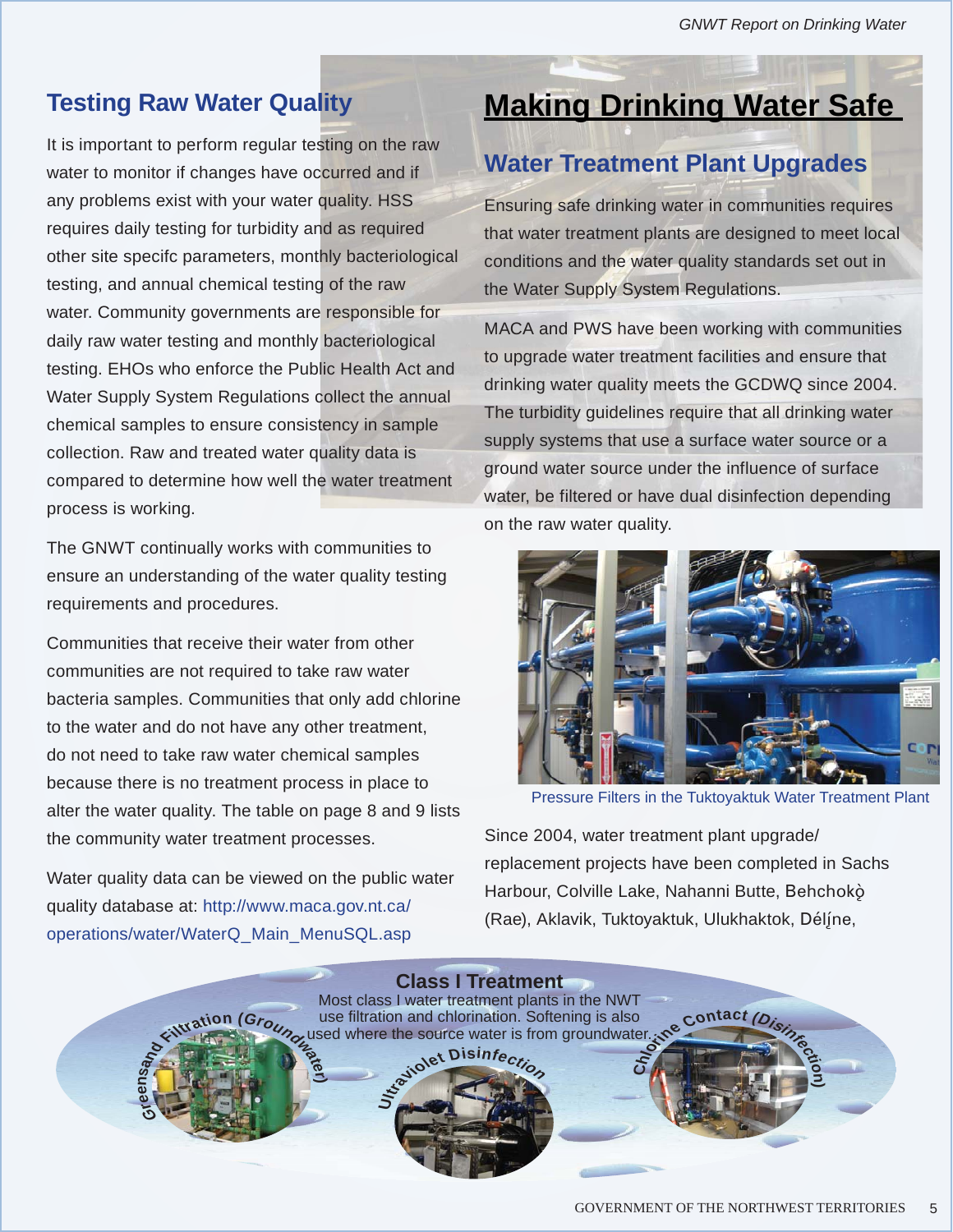and Behchokò (Edzo) in order to meet the turbidity guideline.

With the implementation of the Community Public Infrastructure Funding Policy in April 1, 2007, MACA instituted capital formula funding, whereby community governments became responsible for all aspects of Community Public Infrastructure (CPI).

At the time of implementation, a number of projects remained on MACA's capital plan which included water treatment plant upgrades or replacements in Aklavik, Behchokò (Edzo), Déljne, Tuktoyaktuk, and Ulukhaktok. In order to complete these projects on time and on budget the GNWT explored a design build bundled approach which proved to be more efficient and to eliminate incremental profit margins added at each stage of a separate project.

#### *Design Build*

In the past the typical GNWT project implementation approach involved first developing a building design and then contracting a company to construct the building to the design specifications. In a design build you contract one company to complete both these tasks.

#### *Bundling Projects*

The GNWT has typically contracted projects individually; however, contracting several projects at once can achieve efficiencies in project implementation and project costs. Aklavik Water Treatment Plant

Due to the complex nature of water treatment plant upgrades and the economies of scale that were reached during the initial bundled water treatment plant project, the GNWT has committed to project managing another bundled water treatment plant project that will see upgrades in Fort Good Hope, Jean Marie River, Trout Lake, Łutselk'e and Wrigley. Community governments are funding this project in partnership with the federal government. The request for proposal for the design build of these five (5) water treatment plants will be released in May and the contract is anticipated to be awarded in the summer of 2010.

The community of Colville Lake is the northernmost community in the Sahtu region, and is one of the youngest communities in the territories. Until 2009 the community did not have a water treatment plant or distribution system. Prior to the construction of the water treatment plant the practice of gathering water for the residents of Colville Lake was to fill buckets from the lake for household use.



Treatment Train (Left), Operator Training (Right)

**San<sup>d</sup> <sup>F</sup>iltratio<sup>n</sup> c**<br>**c**<sup>o</sup>**d**<br>**c**<br>**c**<br>**c**<br>**c Class II Treatment**  Typical class II water treatment involve chemical addition to improve contaminant removal, a sedimentation chamber, filtration and chlorination.

**Tub<sup>e</sup> <sup>C</sup>larifier<sup>s</sup>**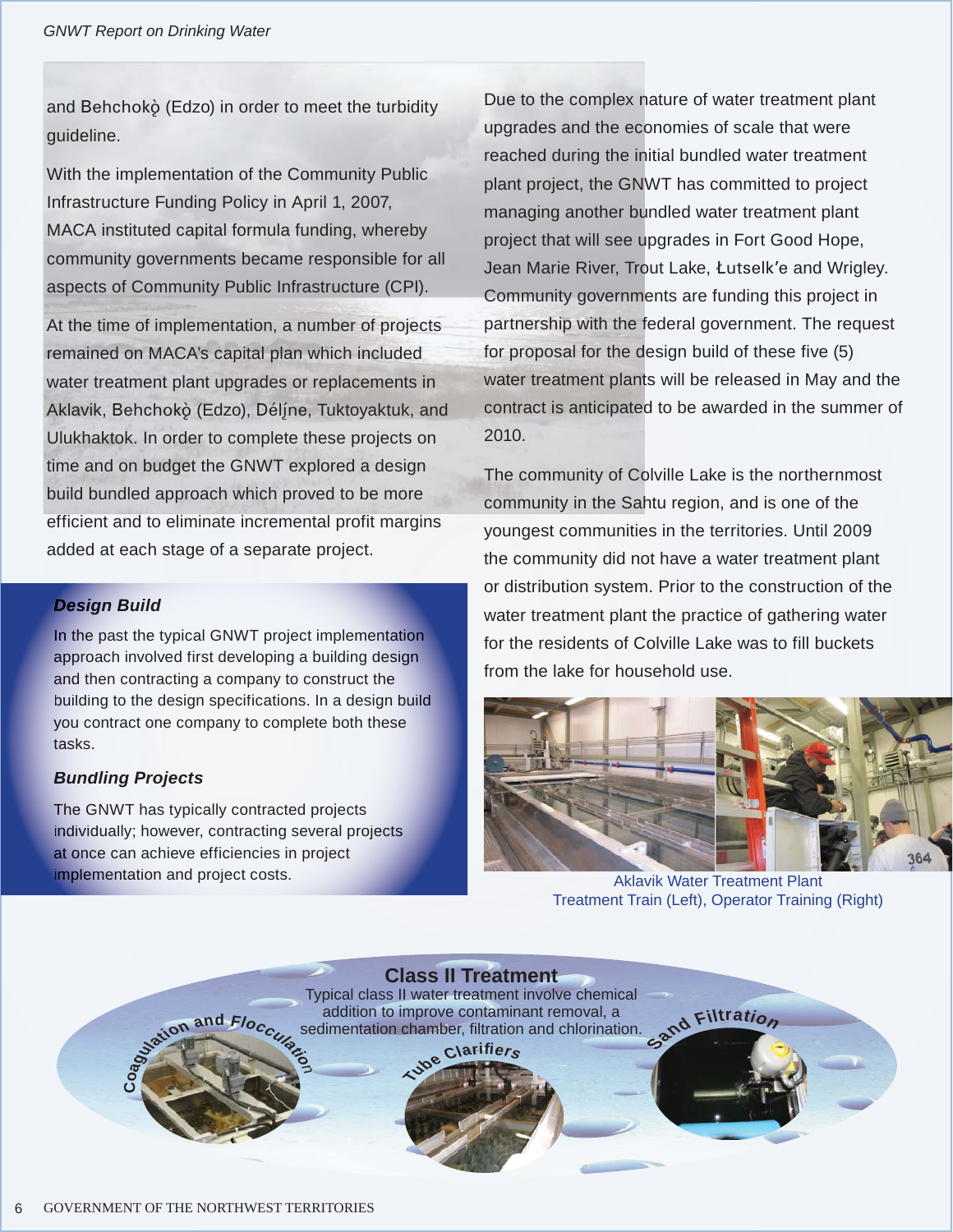#### *Filtration Exclusion*

The turbidity guideline allows exclusion from filtration of a surface water source or a groundwater source under the direct influence of surface water in situations where the raw water quality meets specific criteria. In the NWT this exclusion has been requested where source water quality is considered pristine.

# **Exclusion From Filtration in the NWT**

Typically filtration is part of the treatment process, along with chlorination, to ensure drinking water is free of harmful microorganisms. However, filtration systems can be difficult and expensive to operate. Alternatively, with pristine, clean water, standard filtration methods can be avoided with the use of two disinfectants: Ultraviolet (UV) disinfection followed by chlorination. UV is very effective at inactivating protozoa microorganism (Giardia and Cryptosporidium) and is very good against bacteria as well. Chlorine is very effective against viruses and bacteria and has the added advantage of leaving a residual amount in the water to prevent recontamination in the distribution system. This can be as effective and safe as filtration with chlorination. This dual disinfectant method has been approved in the NWT when high quality source water is available for use. The new water treatment plant design in Ulukhaktok received approval to use a dual disinfection strategy for treatment.

The treatment process approved and implemented in Ulukhaktok includes a reusable/washable filter to remove coarse particles followed by UV, chlorination and treated water storage.







Ulukhaktok Water Treatment Plant Chlorine Injection System (Left), UV Disinfection System (Middle), Exterior View of Water Plant (Right)

There are other communities that require upgrades that would likely qualify for exclusion from filtration based on the high quality of their source water.

#### *Waterborne Illness*

A disease, caused by a bacterium or organism able to live in water, which can be transmitted by water.

#### *Pathogenic Organisms*

Organisms, including bacteria, viruses, or cysts, capable of causing diseases (typhoid, cholera, dysentery) in a host (such as a person). There are many types of organisms which do NOT cause disease. These organisms are called nonpathogenic.

### **Pilot Studies**

PWS, in consultation with MACA and HSS carried out two pilot projects in Jean Marie River and Trout Lake. The objective of the study was to examine the ability of using an alternative water treatment technology for the removal of colour and natural organic matter from community water supply source.



Jean Marie River Pilot Study (Left to Right): Pilot System Setup, Raw Water, Pilot System in Use, Treated Water.

The pilot study treatment process used an anionic resin to remove natural organic matter and colour in the raw water. No chemical adjustment or optimization is required with the exception of salt for resin regeneration. This process is new to the NWT and even to southern Canada for municipal water systems. The processes were demonstrated to the community staff, senior administative officer, council members and local residents and was well received. Treated water was also given to the community for a tea test. Preliminary findings indicated that all parameters tested meet the GCDWQ, especially for colour.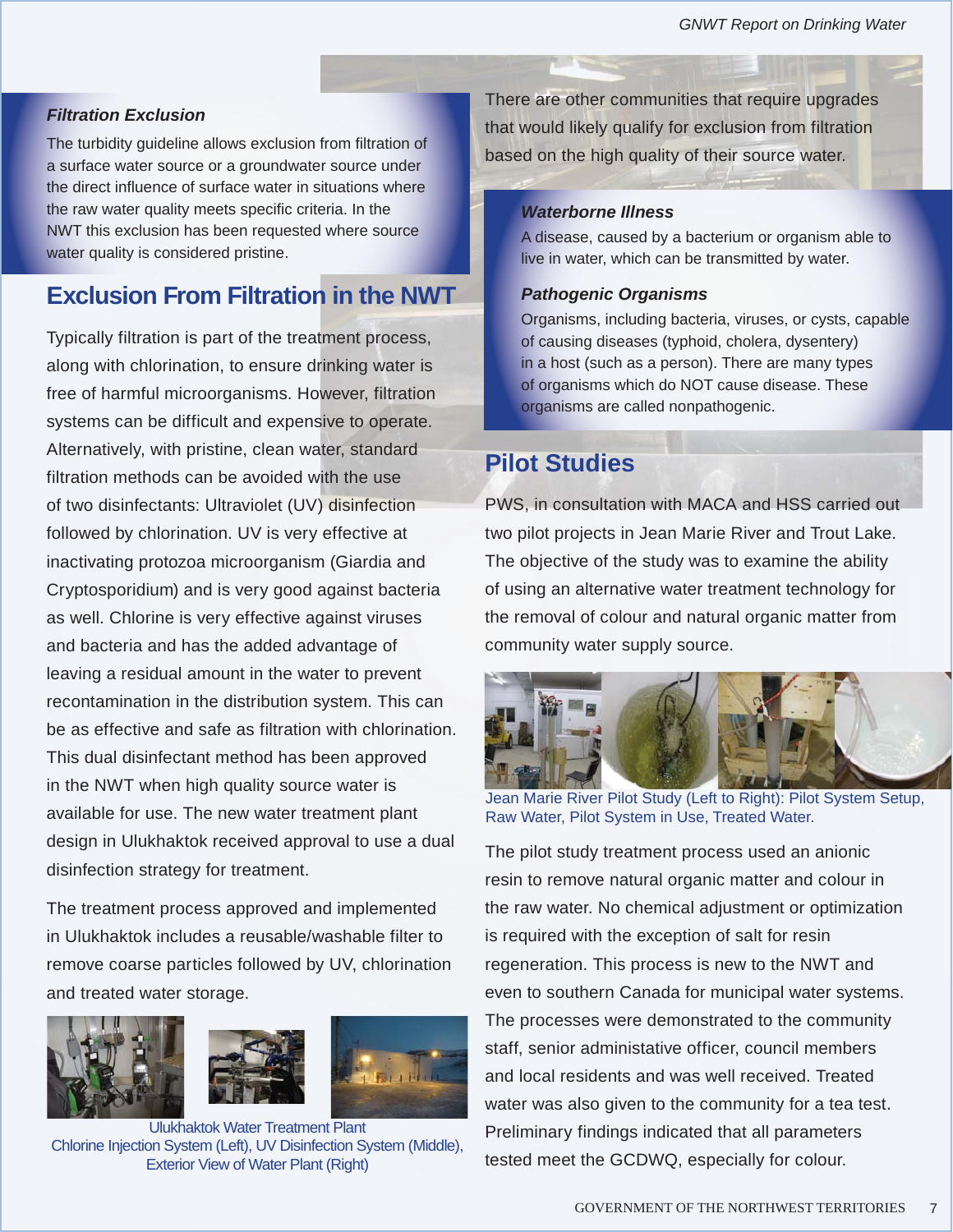| <b>COMMUNITY</b>         | <b>WATER SOURCE</b>                            |                           | <b>CERTIFIED</b><br><b>OPERATOR</b> | <b>CERTIFIED</b><br><b>BACKUP</b><br><b>OPERATOR</b> | <b>TREATED WATER</b><br><b>BACTERIA TESTS</b><br>(52 required : 216 for<br>Yellowknife) |            |
|--------------------------|------------------------------------------------|---------------------------|-------------------------------------|------------------------------------------------------|-----------------------------------------------------------------------------------------|------------|
|                          |                                                |                           |                                     |                                                      | 2008                                                                                    | 2009       |
| <b>Aklavik</b>           | Mackenzie River (Peel Channel)                 | $\checkmark$              | $\checkmark$                        | $\boldsymbol{\mathsf{x}}$                            | 46                                                                                      | 54         |
| <b>Colville Lake</b>     | <b>Colville Lake</b>                           | $\checkmark$              | $\boldsymbol{\mathsf{x}}$           | $\pmb{\times}$                                       | <b>BWA</b>                                                                              | <b>BWA</b> |
| Déline                   | <b>Great Bear Lake</b>                         | $\checkmark$              | $\pmb{\times}$                      | $\pmb{\times}$                                       | 39                                                                                      | 31         |
| <b>Dettah</b>            | Yellowknife River                              | $\checkmark$              |                                     | N/A                                                  | $\overline{0}$                                                                          | $\Omega$   |
| Behchokò (Edzo)          | <b>Frank Channel</b>                           | $\checkmark$              | $\checkmark$                        | ×                                                    | 59                                                                                      | 96         |
| Behchokò (Rae)           | <b>Marian Lake</b>                             | $\checkmark$              | $\checkmark$                        | $\pmb{\times}$                                       | 51                                                                                      | 81         |
| <b>Enterprise</b>        | Town of Hay River                              | $\boldsymbol{\mathsf{x}}$ |                                     | N/A                                                  | N/A                                                                                     |            |
| <b>Fort Good Hope</b>    | Mackenzie River                                | Underway                  | $\checkmark$                        | $\pmb{\times}$                                       | 38                                                                                      | 40         |
| <b>Fort Liard</b>        | <b>Groundwater Well</b>                        | $\checkmark$              | $\pmb{\times}$                      | $\boldsymbol{\mathsf{x}}$                            | 132                                                                                     | 97         |
| <b>Fort Mcpherson</b>    | Deep Water Lake                                | $\checkmark$              | $\checkmark$                        | $\checkmark$                                         | 43                                                                                      | 45         |
| <b>Fort Providence</b>   | Mackenzie River                                | $\checkmark$              | $\checkmark$                        | $\pmb{\times}$                                       | 73                                                                                      | 35         |
| <b>Fort Resolution</b>   | <b>Great Slave Lake</b>                        | Underway                  | $\checkmark$                        | $\pmb{\times}$                                       | 32                                                                                      | 31         |
| <b>Fort Simpson</b>      | Mackenzie River                                | $\checkmark$              | $\checkmark$                        | $\checkmark$                                         | 38                                                                                      | 56         |
| <b>Fort Smith</b>        | <b>Slave River</b>                             | $\checkmark$              | $\checkmark$                        | $\checkmark$                                         | 52                                                                                      | 56         |
| Gamètì                   | Rae Lake                                       | $\checkmark$              | $\pmb{\times}$                      | $\boldsymbol{\mathsf{x}}$                            | 57                                                                                      | 200        |
| <b>Hay River</b>         | <b>Hay River</b>                               | Underway                  | x                                   | $\boldsymbol{\mathsf{x}}$                            | 65                                                                                      | 51         |
| <b>Hay River Reserve</b> | Town of Hay River                              | N/A                       |                                     | N/A                                                  | N/A                                                                                     |            |
| <b>Inuvik</b>            | Mackenzie River and 3 mile<br>Lake/Hidden Lake | $\checkmark$              | $\checkmark$                        | $\checkmark$                                         | 70                                                                                      | 54         |
| <b>Jean Marie River</b>  | Jean Marie River                               | $\boldsymbol{\mathsf{x}}$ | $\checkmark$                        | $\checkmark$                                         | 24                                                                                      | 22         |
| <b>Kakisa</b>            | Town of Hay River                              | N/A                       |                                     | N/A                                                  | N/A                                                                                     |            |
| Łutselk'e                | <b>Great Slave Lake</b>                        | $\boldsymbol{\mathsf{x}}$ | $\pmb{\times}$                      | $\boldsymbol{\mathsf{x}}$                            | 43                                                                                      | 31         |
| <b>Nahannie Butte</b>    | <b>Groundwater Well</b>                        | $\pmb{\times}$            | $\mathsf{x}$                        | $\pmb{\times}$                                       | 42                                                                                      | 18         |
| <b>Norman Wells</b>      | Mackenzie River                                | $\checkmark$              | $\checkmark$                        | $\boldsymbol{\mathsf{x}}$                            | 55                                                                                      | 63         |
| <b>Paulatuk</b>          | New Water Lake                                 | $\checkmark$              | $\pmb{\times}$                      | $\boldsymbol{\mathsf{x}}$                            | 72                                                                                      | 46         |
| <b>Sachs Harbour</b>     | <b>DOT Lake</b>                                | $\checkmark$              | $\mathsf{x}$                        | $\pmb{\times}$                                       | 29                                                                                      | 23         |
| <b>Trout Lake</b>        | <b>Trout Lake</b>                              | $\pmb{\times}$            | $\checkmark$                        | $\pmb{\times}$                                       | 35                                                                                      | 5          |
| Tsiigehtchic             | <b>Tso Lake</b>                                | $\checkmark$              | $\checkmark$                        | $\mathsf{x}$                                         | 28                                                                                      | 41         |
| <b>Tuktoyaktuk</b>       | <b>Kudlak Lake</b>                             | $\checkmark$              | $\checkmark$                        | $\checkmark$                                         | 65                                                                                      | 43         |
| <b>Tulita</b>            | <b>Great Bear River</b>                        | $\checkmark$              | $\checkmark$                        | $\boldsymbol{\mathsf{x}}$                            | 29                                                                                      | 31         |
| <b>Ulukhaktok</b>        | <b>RCAF Lake</b>                               | $\checkmark$              | $\checkmark$                        | $\pmb{\times}$                                       | 39                                                                                      | 41         |
| Wekweètì                 | Snare Lake                                     | $\checkmark$              | $\checkmark$                        | $\boldsymbol{\mathsf{x}}$                            | 12                                                                                      | 32         |
| Whati                    | <b>Groundwater Well</b>                        | $\checkmark$              | $\pmb{\times}$                      | $\pmb{\times}$                                       | 121                                                                                     | 132        |
| <b>Wrigley</b>           | Groundwater Well                               | $\boldsymbol{\mathsf{x}}$ | $\mathsf{x}$                        | $\pmb{\times}$                                       | 23                                                                                      | 11         |
| Yellowknife<br>8         | Yellowknife River                              | $\checkmark$              | $\checkmark$                        | $\checkmark$                                         | 423                                                                                     | 393        |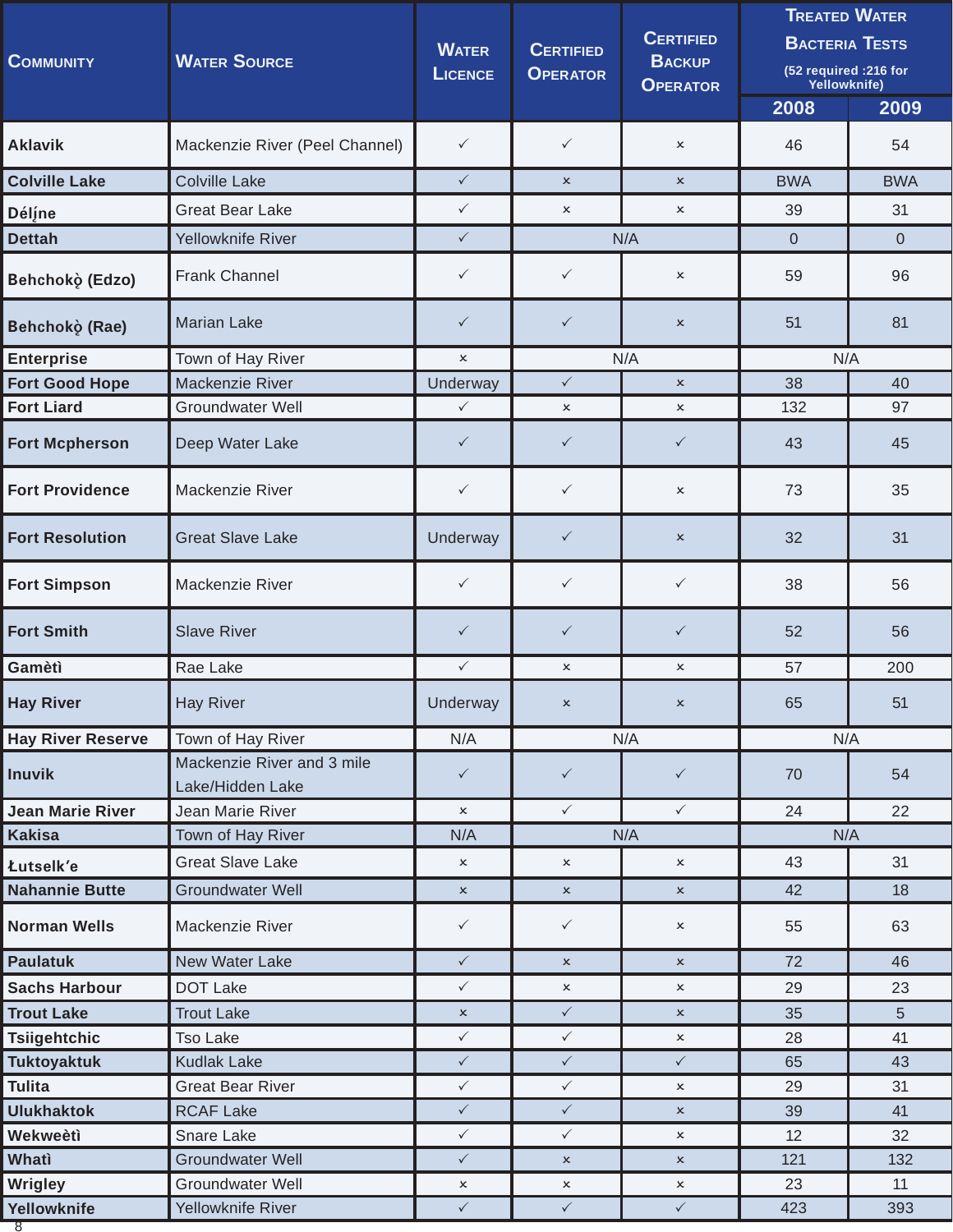| <b>TREATED WATER</b><br><b>CHEMICAL TESTS</b><br>(1 required) |                | <b>PLANT</b><br><b>CLASSIFICATION</b> | <b>WATER TREATMENT PROCESS</b>                                                                      |
|---------------------------------------------------------------|----------------|---------------------------------------|-----------------------------------------------------------------------------------------------------|
| 2008                                                          | 2009           |                                       |                                                                                                     |
| 1                                                             | 1              | Class II                              | Conventional (Coagulation, Flocculation, Sedimentation and Filtration), Chlorination and<br>Storage |
| 2                                                             | $\mathbf{1}$   | <b>Small System</b>                   | Cartridge Filtration, Chlorination, Storage                                                         |
| 0                                                             | 2              | <b>Small System</b>                   | Cartridge Filtration, UV, Chlorination, Storage                                                     |
| N/A                                                           |                | N/A                                   | Chlorination                                                                                        |
| 1                                                             | $\mathbf 1$    | Class II                              | Conventional (Coagulation, Flocculation, Sedimentation and Filtration), Chlorination and<br>Storage |
| 0                                                             | 1              | <b>Class II</b>                       | Conventional (Coagulation, Flocculation, Sedimentation and Filtration), Chlorination and<br>Storage |
| N/A                                                           |                | N/A                                   | see Town of Hay River                                                                               |
| 0                                                             | $\mathbf{1}$   | <b>Small System</b>                   | Chlorination                                                                                        |
| $\overline{2}$                                                | $\overline{0}$ | Class I                               | Potassium Permangnate Assisted Greensand Filtration, Softening, Chlorination, Storage               |
| 1                                                             | 1              | Class II                              | Conventional (Coagulation, Flocculation, Sedimentation and Filtration), Chlorination and<br>Storage |
| 3                                                             | $\overline{0}$ | Class II                              | Conventional (Coagulation, Flocculation, Sedimentation and Filtration), Chlorination and<br>Storage |
| 2                                                             | 1              | Class II                              | Conventional (Coagulation, Flocculation, Sedimentation and Filtration), Chlorination and<br>Storage |
| 2                                                             | $\overline{0}$ | Class II                              | Conventional (Coagulation, Flocculation, Sedimentation and Filtration), Chlorination and<br>Storage |
| 1                                                             | 1              | Class III                             | Primary Clarifiers, Conventional (Coagulation, Flocculation, Filtration), Chlorination,<br>Storage) |
| 1                                                             | 1              | Small System                          | Chlorination                                                                                        |
|                                                               |                | Class II                              | Conventional (Coagulation, Flocculation, Sedimentation and Filtration), Chlorination and<br>Storage |
| 1                                                             | $\mathbf{1}$   | Small System                          | See Town of Hay River + Rechlorination                                                              |
| 1                                                             | 1              | Class II                              | Sand Filtration, Chlorination, Flouride, Storage                                                    |
| 1                                                             | $\mathbf{1}$   | Small System                          | Chlorination                                                                                        |
| N/A                                                           |                | N/A                                   | see Town of Hay River                                                                               |
| 1                                                             | $\mathbf{1}$   | Small System                          | Chlorination                                                                                        |
| 2                                                             | $\mathbf{1}$   | Class I                               | Potassium Permangnate Assisted Greensand Filtration, Softening, Chlorination, Storage               |
| 1                                                             | 1              | Class II                              | Conventional (Coagulation, Flocculation, Sedimentation and Filtration), Chlorination and<br>Storage |
| $\mathbf 1$                                                   | $\mathbf{1}$   | <b>Small System</b>                   | Chlorination                                                                                        |
| 1                                                             | $\mathbf{1}$   | Small System                          | Cartridge Filtration, Chlorination                                                                  |
| 1                                                             | 1              | <b>Small System</b>                   | Chlorination                                                                                        |
| 1                                                             | $\mathbf{1}$   | Class I                               | Nano-Filtration, Chlorination, Storage                                                              |
| 1                                                             | $\mathbf{1}$   | Class I                               | Pressure Filtration, UV, Chlorination, Storage                                                      |
| 1                                                             | $\overline{0}$ | Class I                               | Micro-Filtration, Chlorination, Storage                                                             |
| 1                                                             | 1              | <b>Small System</b>                   | Filtration, UV chlorination, Storage                                                                |
| 1                                                             | $\mathbf{1}$   | Small System                          | Chlorination                                                                                        |
| 1                                                             | $\mathbf{1}$   | Class I                               | Potassium Permangnate Assisted Greensand Filtration, Softening, Chlorination, Storage               |
| 1                                                             | $\mathbf{1}$   | Small System                          | Chlorination                                                                                        |
| $\overline{2}$                                                | $\overline{1}$ | Class I                               | Chlorination, Flouridation, Storage                                                                 |

9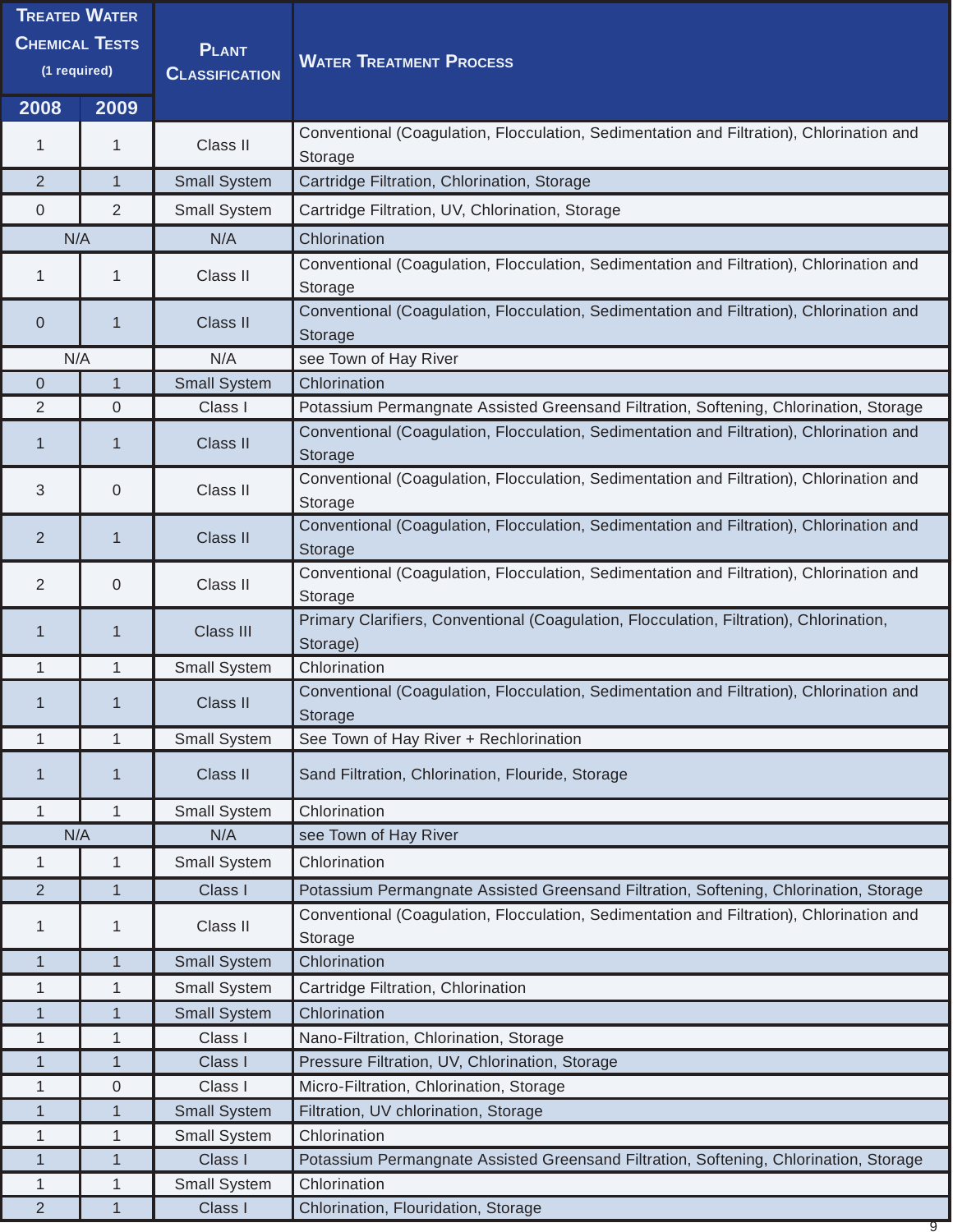# **Water Plant Operator Certification**

The GNWT approved *Water and Wastewater Operator Certification Guidelines* in 2006. The guideline set standards for classifying water treatment plants and certifying water treatment plant operators.

In the NWT there are four (4) different water treatment plant classifications: Small Systems, Class I, Class II, and Class III. Classifications are based on a number of criteria, some of which include: type of treatment, source water quality, and the chemicals used in the treatment process. Individual plant classifications are provided in the table on page 8 and 9.

Until April 1, 2010 operator certification was voluntary; however, with the changes to the Water Supply System Regulations, operator certification is now mandatory. The GNWT Water and Wastewater Certification Committee approved an option for restricted certification of operators. Restricted certification may be issued on a case by case basis by the Certification Committee to an operator who was able to meet some, but not all of the certification components. A restricted certificate will be non transferrable, limiting the operators certification to their own facility. These changes will be reflected in an updated guideline.



Participants in a Small Systems Operator Training Course

Water treatment plant operators require certification to the same level as their plant. Acheiving certification involves both a written exam; on which an operator must receive a 70% in order to pass, and work experience. The overall goal of the GNWT is to have operators and back-up operators in every plant that are certified to the right level. The ongoing challenge in the NWT is the high rate of operator turnover and more recently the increase in the classifications of water treatment systems as a result of upgrades to the systems. Continous training and hands-on assistance is necessary and is offered by the GNWT on an ongoing basis.



Since 2002 MACA's School of Community Government has been responsible for delivering the operator certification program. The Water and Wastewater Program has evolved from three (3) courses to eight (8) now offering instruction in the areas of water treatment, water distribution, wastewater treatment and collection, and solid waste management.

Five (5) courses were offered from the Water and Wastewater Program in 2008 and in 2009 with a total of 30 participants in 2008 and 40 participants in 2009. There are seven (7) courses scheduled for 2010 and it is anticipated that registration will increase as a result of the requirements for mandatory certification.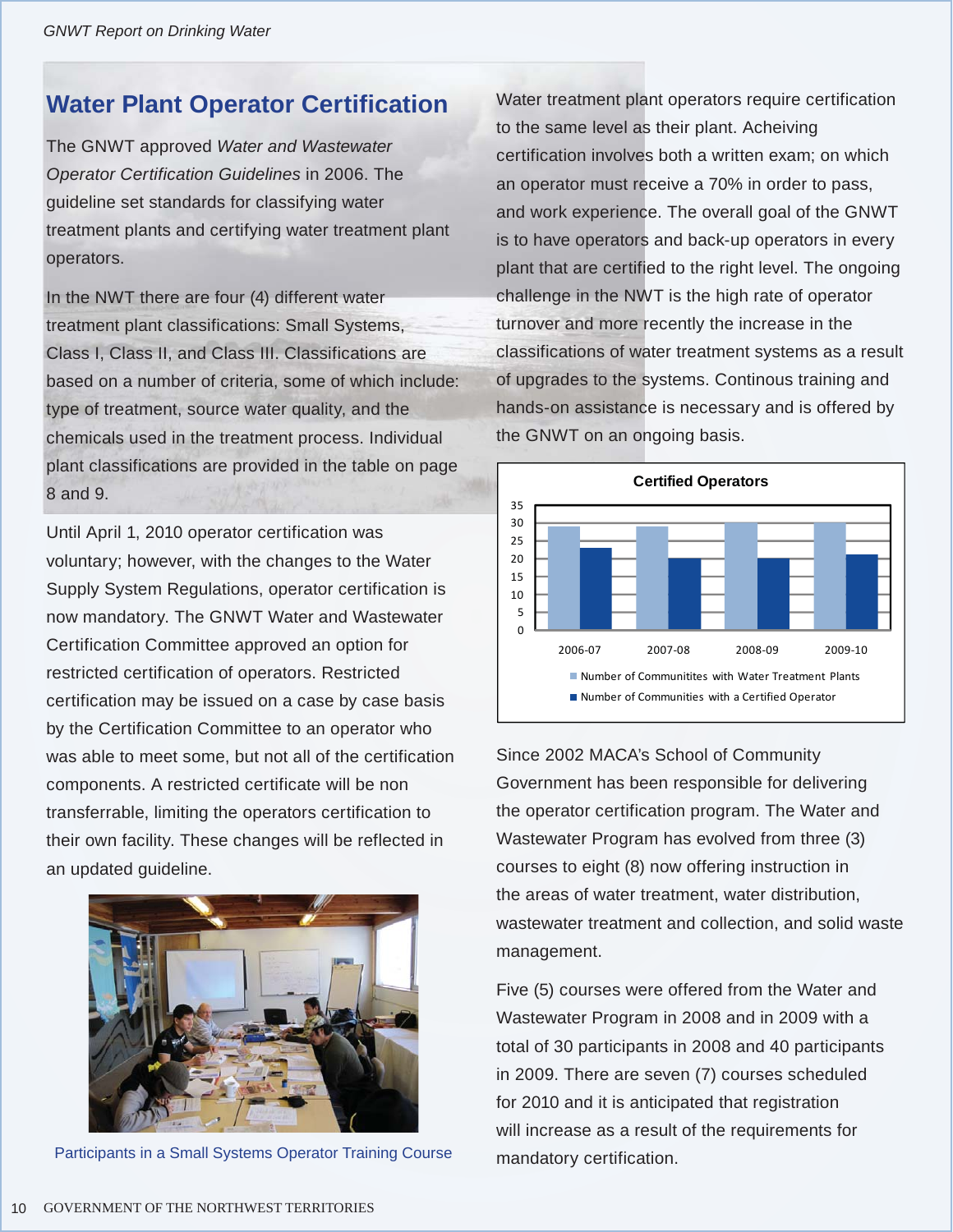

# **Support Material for Operators**

The Operators' Corner website was developed in 2006 to give operators easier access to operations and maintenance information. Some information available on the website includes:

- Water quality sampling instructions
- Logsheets for regular operations and maintenance tasks
- Training and certification information
- Safety and emergency response checklists and information

Information is continuously updated and there will be some new additions to the website in 2010. To visit the Operators' Corner go to: *http://www.maca.gov. nt.ca/operations/water/opCorner.htm*

Over the past two years additional course materials were developed to assist in preparing operators for their certification exams. Pre-small systems course material was developed, which highlights the basics of the small systems certification course. The target audience for this material is operators who are new to the job and those that have had difficulty with the small systems course. It was intended that Circuit Riders would use this as a tool to assist operators in achieving certification.

In addition study guides for all of the water treatment certification courses were developed to assist participants in being prepared for the exam. These study guides will be made available on the Operators' Corner.

# **Ensuring Drinking Water Is Safe**

# **The GNWT Circuit Rider Program**

The GNWT Circuit Rider program has been ongoing since 2006 and has seen improvements in the community water system operations as well as improved working relationship between community government works sector and territorial government agencies. The Circuit Rider program provides hands on training for water treatment plant operators as well as guidance for community administrations in the development of their drinking water delivery and treatment program. A Circuit Rider typically assesses the water treatment operations, identifies training needs, and works with local operators to create an improvement plan.



Ulukhaktok Water Treatment Plant Operator, Gibson Kudlak, Performing Maintenance Training on the UV System.

Some examples of Circuit Rider successes include:

• Household water tank cleaning video was produced. This idea evolved from a circuit riders work with the community of Wrigley to get a household water tank cleaning program implemented. The circuit rider demonstrated the step by step procedures recommended for cleaning tanks.The video was released in November 2009 and will be beneficial to all homeowners. A commercial reminding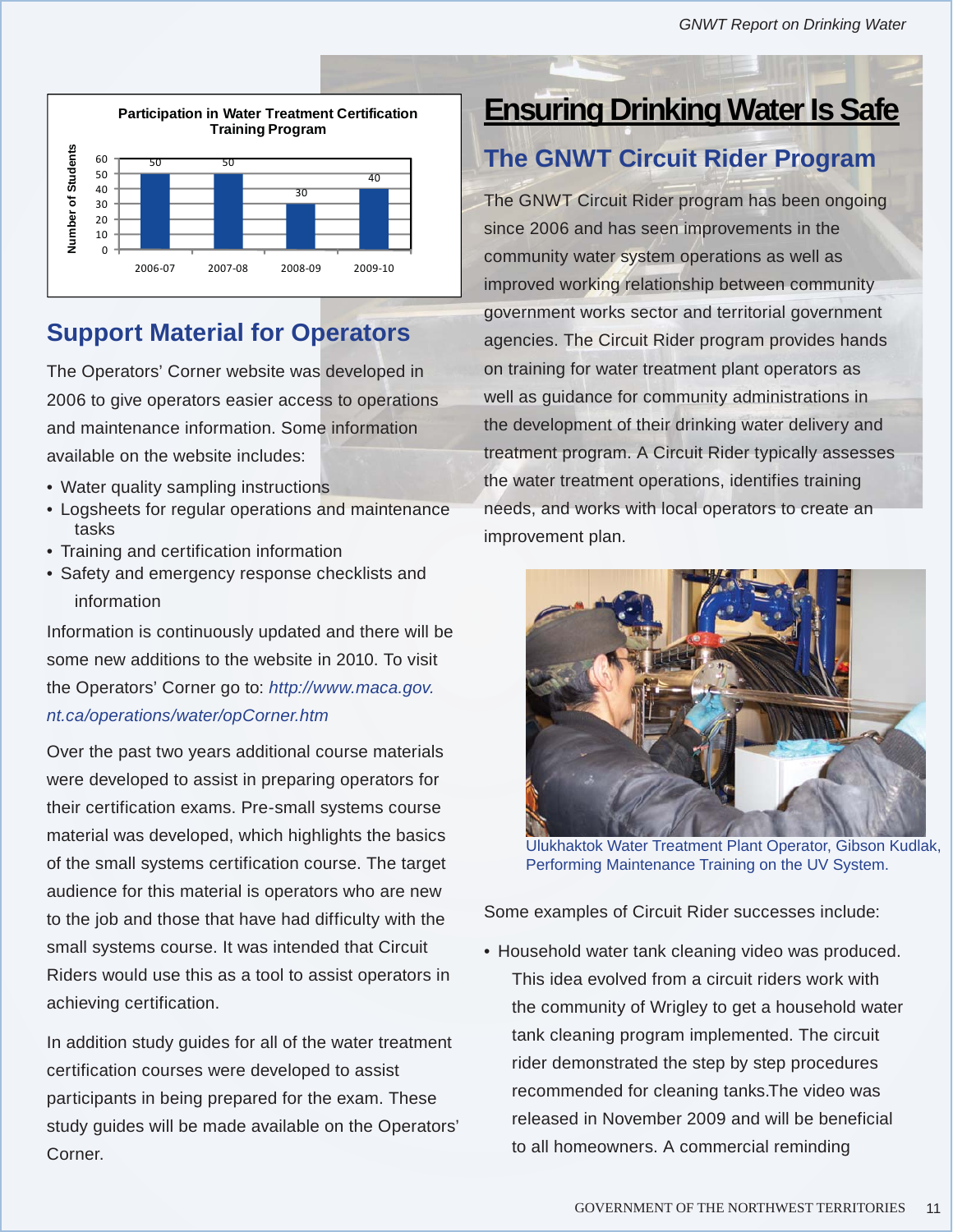home owners of their responsibility has also been developed and will be aired throughout the summer and fall of 2010 to promote the cleaning of tanks. Videos can be requested through MACA regional offices.

- Boil water advisory remediation. In a community where a boil water advisory had been issued the circuit rider was able to travel into the community to assist with the remediation effort and to assist operators to complete the necessary requirements to have the boil water advisory lifted.
- Job shadowing for operators in Fort McPherson and Aklavik. The circuit rider and MACA regional staff are working in cooperation with PWS and the community governments to work out a job shadowing schedule for community employees so they can work towards taking over the operations of their water treatment plant.

During 2008 and 2009 12 different communities received circuit rider assistance. The communities are listed by region below.

| <b>NORTH SLAVE</b>   | <b>BEAUFORT-DELTA</b> |
|----------------------|-----------------------|
| Gamètì               | Paulatuk              |
| Łutselk'e            | Sachs Harbour         |
| Wekweètì             | Tsiigehtchic          |
| Whati                | Fort McPherson        |
| <b>SAHTU</b>         | <b>DEH СНО</b>        |
| <b>Colville Lake</b> | <b>Trout Lake</b>     |
| Déljne               | Wrigley               |

In addition to the circuit rider trips to the above listed communities assistance was provided to Jean Marie River, Fort Good Hope, and Tuktoyaktuk during the



Water Treatment Plants (Left to Right): Jean Marie River, Åutselk'e, Wrigley, Trout Lake, and Fort Good Hope

seasonal reservoir fill.

The number of communities receiving circuit rider assistance will be increasing in 2010-11. In addition to the communities listed above circuit riders will visit Ulukhaktok, Aklavik, and Tuktoyaktuk. A goal of three (3) scheduled visits to each community has been set.



Water Treatment Plants (Left to Right): Tulita, Colville Lake, Gamètì, Wekweètì

## **System Reviews**

The GNWT Water supply system and infrastructure reviews have continued. The reports outline the operations as well as the physical infrastructure condition of the water treatment plant and distribution system. The reviews identify changes that are needed and suggest ways to upgrade or better maintain the community's water supply system. Most communities have received two (2) or three (3) reviews. Reviews are completed about once every three (3) years. Reviews are typically not performed if a water treatment plant is receiving an upgrade or if a water treatment plant has been recently commissioned.

Regional EHOs and INAC Resource Management Officers also do regular water treatment plant inspections. EHOs do public health inspections once every six (6) months, and INAC Officers do annual water licence inspections.

# **Remote Monitoring Strategy in the NWT**

There are 30 community water supply systems across the NWT, all of which operate independently. Some of the difficulties and challenges inherent in operating and maintaining water supply systems especially with smaller communities include:

- Remote locations
- Limited resources (such as qualified operators)
- Retaining certified operators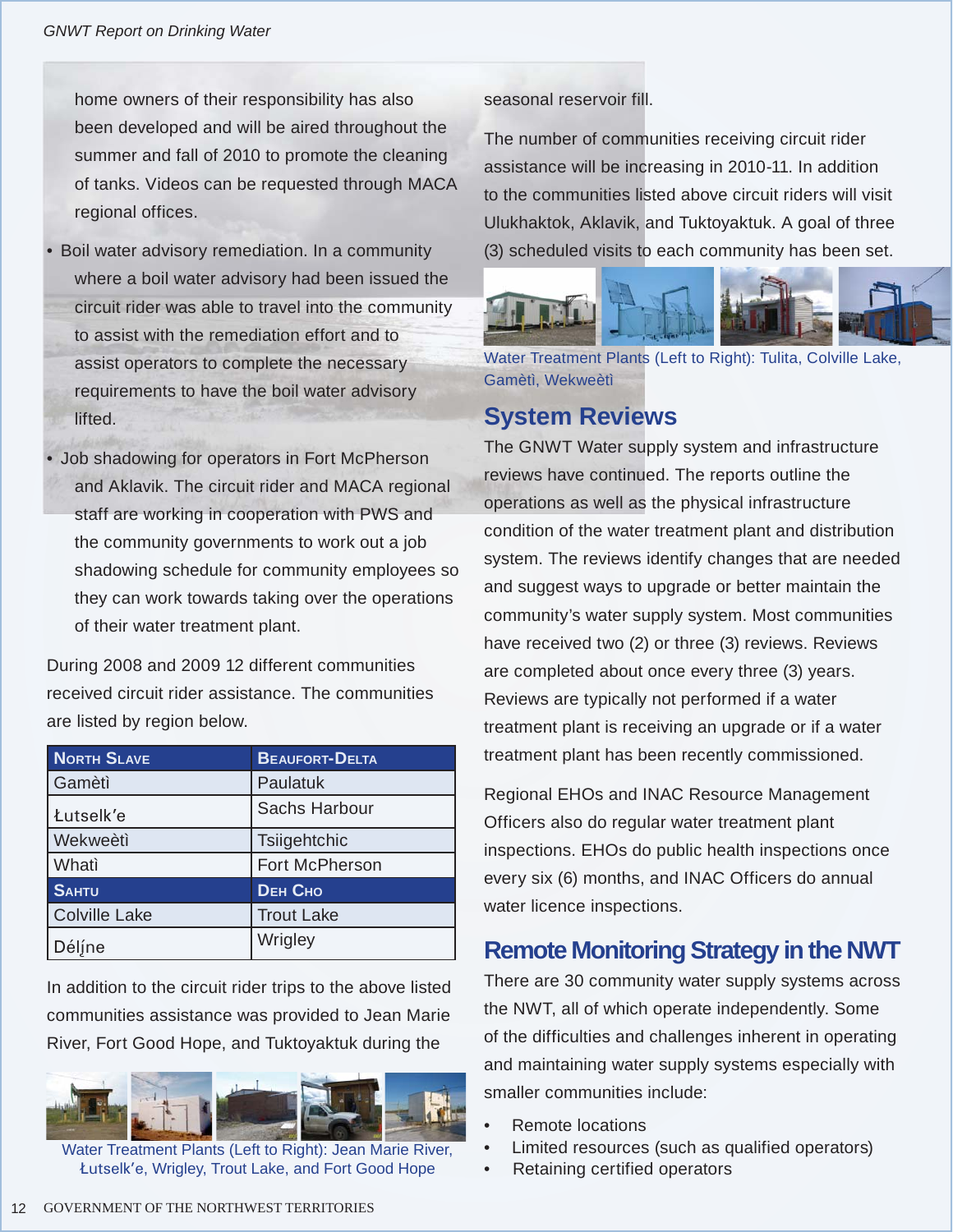As part of the safe drinking water initiatives, GNWT initiated a pilot project in 2007 to install on-line water quality analyzers and remote telemetry units to allow EHOs to monitor water quality remotely. Fort Providence and Fort McPherson were the first two communities to be tested. The primary driver for continuous on-line monitoring is regulatory. On-line turbidity monitoring is required under the updated GCDWQ; on-line chlorine residual monitoring may be required in the future.



On-line Water Quality Analyzers for Remote Monitoring Chlorine (Left), Turbidity (Right)

Remote monitoring systems have potential to strengthen the multi-barrier approach; reduce human health risks; facilitate more cost effective technical support to community operators; and potentially can be used to oversee operations in remote communities without any certified operators on an interim basis.

The following table shows which communities in the NWT have been retrofitted or will be considered to have on-line analyzers and remote monitoring installed this FY as well as in the next two years:

| <b>FISCAL</b> | <b>ON-LINE</b>                            | <b>ON-LINE CHLORINE</b>  | <b>REMOTE</b>                             |
|---------------|-------------------------------------------|--------------------------|-------------------------------------------|
| YEAR          | <b>TURBIDIMETER</b>                       | <b>ANALYSER</b>          | <b>MONITORING UNIT</b>                    |
| 2009          | Ft Providence,                            | Ft Providence,           | Ft Providence,                            |
|               | Fort Resolution,                          | Fort Resolution.         | Fort Resolution.                          |
|               | Fort McPherson,                           | Fort McPherson,          | Fort McPherson,                           |
|               | Whati                                     | Whati                    | Whati                                     |
| 2010          | Colville Lake,<br>Sachs Harbor,<br>Tulita | Colville Lake,<br>Tulita | Colville Lake,<br>Sachs Harbor,<br>Tulita |
| 2011          | Gamètì.<br>Wekweètì.<br>Paulatuk          |                          | Gamètì.<br>Wekweètì,<br>Paulatuk          |

#### *Boil Water Advisory*

An advisory to the public that all water used for drinking should be boiled for 1 minute. This includes all water used for making infant formula, juices, washing and rinsing vegetables, brushing your teeth and washing your hands.

# **Boil Water Advisories**

Boil Water Advisories are issued by EHOs. A boil water advisory may be issued as a result of:

- 1.Evidence of conditions such as:
- unacceptable levels of disease-causing bacteria, viruses or parasites in the water system anywhere from the source to the tap,
- unacceptable levels in the cloudiness (turbidity) in the water at its originating source

2. Precautionary measure(s) when there is concern that contamination may occur, for example local emergency repairs in the distribution system.

Boil Water Advisories issued in the NWT since 2007 are summarized below. The table shows that boil water advisories were typically issued because of positive bacteriological test results or high turbidity levels.

|      | <b>Colville Lake</b> | <b>WTP Not Complete</b>         |  |
|------|----------------------|---------------------------------|--|
| 2007 | <b>Hay River</b>     | Spring Breakup - High Turbidity |  |
|      | Wekweètì             | <b>Chlorine Pump Broken</b>     |  |
|      | Paulatuk             | Positive Bacteriological Sample |  |
|      | Colville Lake        | <b>WTP Not Complete</b>         |  |
| 2008 | Sachs Harbour        | Positive Bacteriological Sample |  |
|      | <b>Hay River</b>     | Spring Breakup - High Turbidity |  |
|      | Colville Lake        | <b>Operator Training</b>        |  |
| 2009 | <b>Hay River</b>     | Spring Breakup - High Turbidity |  |
|      | Sachs Harbour        | Positive Bacteriological Sample |  |
|      | Tulita               | Spring Breakup - High Turbidity |  |

The Colville Lake boil water advisory is anticipated to be lifted following operator training that is scheduled to take place in May 2010.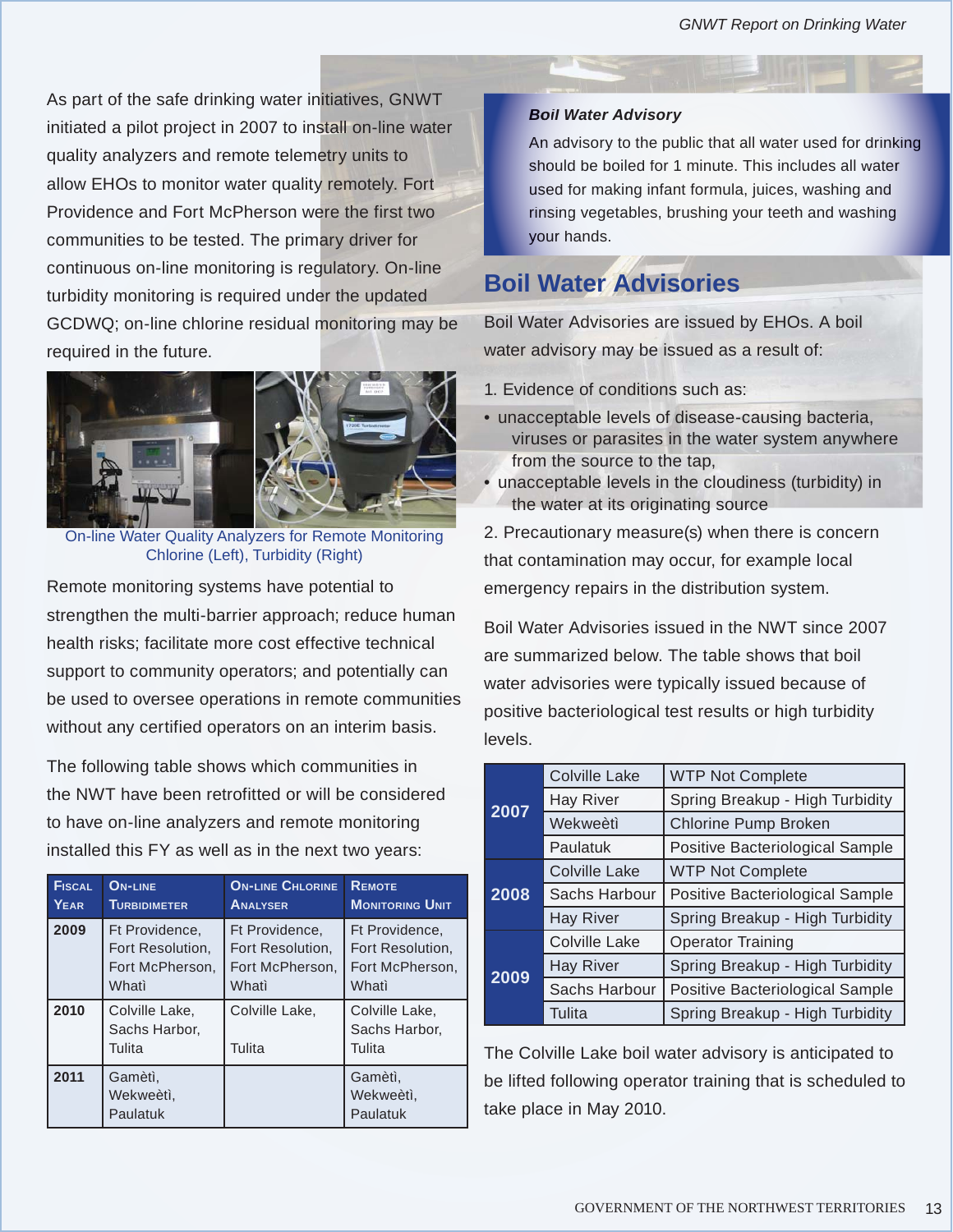A boil water advisory will be lifted once the EHO is satisfied that there is no longer a risk to public safety. This will always involve providing bacteriological water quality results that are considered safe.

The water quality database provides a current list of all boil water advisories in place in NWT communities.

# **Testing Treated Water Quality**

HSS testing requirements for treated water include turbidity and chlorine testing at least three times per day, bacteria testing at least once per week, trihalomethane (THM) testing four times per year, and annual chemical testing.

EHOs continue to work with communities to set up regular bacteria sampling programs and to improve reporting. Over the past couple of years there has been a slow shift to provide onsite bacteriological testing units to community governments. This allows communities to perform their own bacteriological tests on site. With the number of communities receiving onsite bacteriological test kits it will be extremely important to develop standard procedures for transmitting the records from communities to their respective EHO.



Handheld Water Quality Testing Equipment (Left to Right) Turbidimeter (measures Turbidity), Colorimeter (measures Chlorine, Iron, and Manganese)

The table on pages 8 and 9 show the number of treated water bacteria and chemical samples each community collected in 2008 and 2009.

Kakisa and Enterprise get treated water trucked in from Hay River and do not need to take treated water quality samples. Treated water quality testing is not applicable (N/A) in these communities. Dettah and Hay River Reserve get water from other communities but add chlorine to it. They do not need to take treated water chemical samples but do need to take treated water bacteria and THM samples.



On-line Water Quality Testing Equipment (Left to Right) Turbidimeter - Service Scatter (measures high level turbidity) Ultraviolet Transmittance Meter

## **Trihalomethanes (THMs)**

THMs are a group of disinfection by-products that can form when the chlorine used to disinfect drinking water reacts with organic matter (e.g., decaying leaves and vegetation) in the water. The vast majority of drinking water treatment plants in Canada use some form of chlorine to disinfect drinking water because of its cost effectiveness in eliminating waterborne diseases and because it can leave a residual amount of available chlorine in the distribution system which prevents growth in the system. The health risks from disinfection by-products, including THMs, are much less than the risks from consuming water that has not been disinfected. As a precaution, disinfection by-products should be kept as low as reasonably achievable without compromising the effectiveness of disinfection. This is achieved by removing THM precursors prior to disinfection and by optimizing treatment processes. (continued on back page)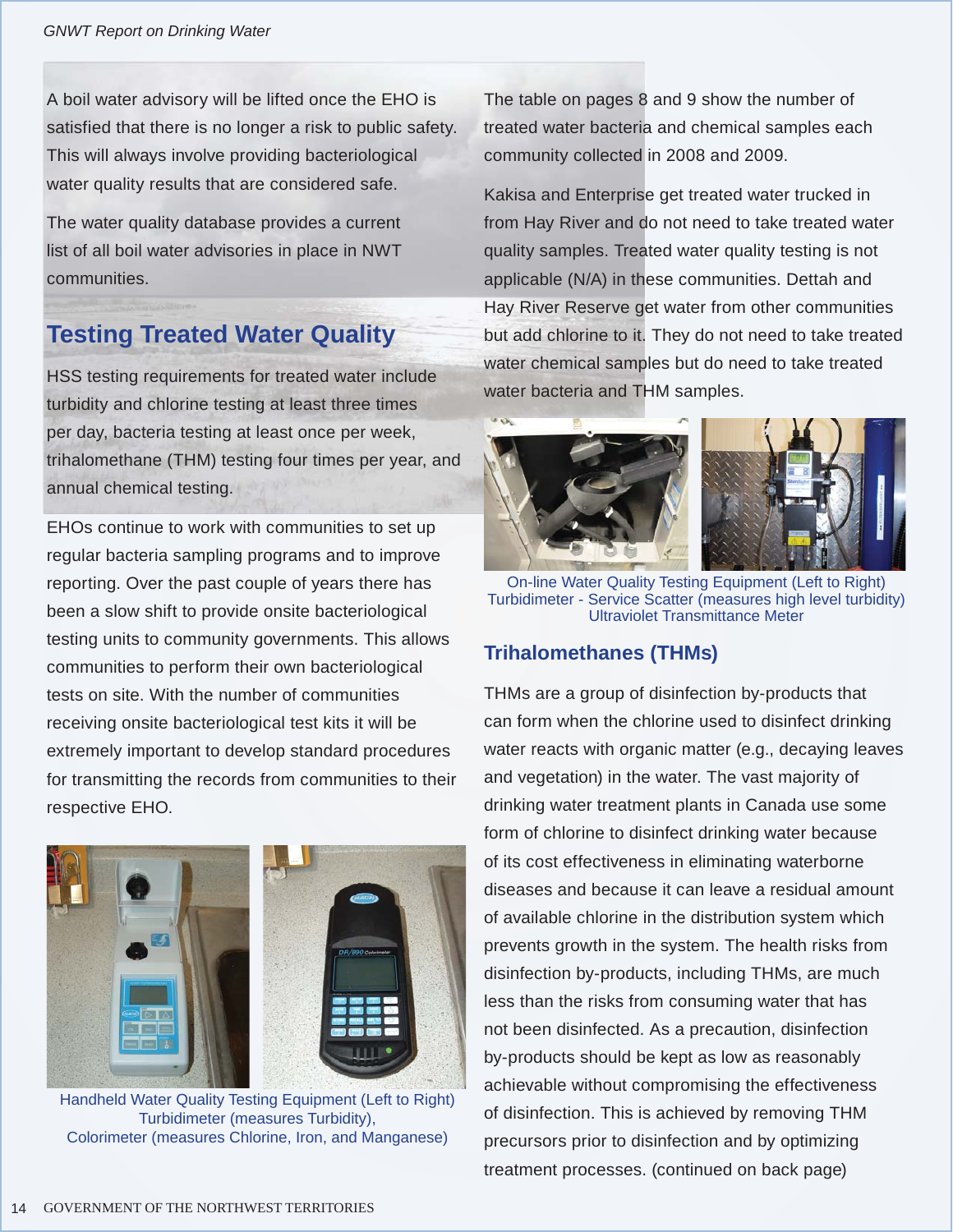|                                                                                    |             | <b>SUMMARY TABLE -</b>                                                                                                                                                                          |                    |              | RINKING WATER SAMPLING AND TESTING                                                                                              |                                                                                                                                                                                                                                                                                                                                                             |
|------------------------------------------------------------------------------------|-------------|-------------------------------------------------------------------------------------------------------------------------------------------------------------------------------------------------|--------------------|--------------|---------------------------------------------------------------------------------------------------------------------------------|-------------------------------------------------------------------------------------------------------------------------------------------------------------------------------------------------------------------------------------------------------------------------------------------------------------------------------------------------------------|
| <b>PARAMETER</b>                                                                   |             | <b>RAW WATER</b>                                                                                                                                                                                |                    |              | <b>TREATED WATER</b>                                                                                                            |                                                                                                                                                                                                                                                                                                                                                             |
| E. coli and total coliforms<br>(presence / absence test)<br><b>Bacteriological</b> |             | One sample per month, upstream of the water<br>treatment process.                                                                                                                               |                    |              | after treatment with the remaining samples taken from different<br>locations in the distribution system.<br>taken every week.   | each water truck in use that month, with the remaining samples taken<br>Trucked Water Distribution - At least one sample must be taken from<br>month for every 1,000 in population over 4,000. Samples should be<br>Piped Water Distribution - At least one sample taken immediately<br>Minimum four samples per month and one additional sample per        |
| Chlorine                                                                           |             | Not applicable.                                                                                                                                                                                 |                    |              | from different public buildings.                                                                                                | Plants with treated water storage should test using on-line continuous<br>mg/L after 20 minutes. Plants without water storage (Truck-Fill) must<br>test a minimum of three times per delivery day and must have a free<br>chlorine residual of at least 0.4 mg/L after 20 minutes.<br>monitoring and must maintain a free chlorine residual of at least 0.2 |
| Turbidity                                                                          |             | One sample per day, upstream of the water<br>treatment process.                                                                                                                                 |                    |              | plus one additional sample every four hours of plant operation.<br>Where practical, on-line continuous monitoring downstream of | practical, grab samples may be taken; one sample per delivery day<br>the treatment process is required. Where on-line monitoring is not                                                                                                                                                                                                                     |
| Trihalomethanes (THMs)                                                             |             | Not applicable.                                                                                                                                                                                 |                    |              | year. Environmental Health Officers can assist with sampling.                                                                   | Quarterly samples are required with a minimum of four per samples                                                                                                                                                                                                                                                                                           |
| Chemical and Physical<br>Parameters                                                |             | If disinfection, i.e. chlorination/ UV light, is the only<br>water treatment process, then raw water samples<br>are not required. Otherwise, one sample per year<br>of the 28 parameters listed | below is required. |              | below. Environmental Health Officers can assist with sampling                                                                   | One sample per year is required for each of the 28 parameters listed                                                                                                                                                                                                                                                                                        |
| 1. Alkalinity                                                                      | 5. Cadmium  | 9. Copper                                                                                                                                                                                       | 13. Nitrate        | $17.$ pH     | 21. Total Hardness                                                                                                              | 25. TSS (Total Suspended Solids                                                                                                                                                                                                                                                                                                                             |
| 2. Aluminum                                                                        | 6. Chloride | 10. Cyanide                                                                                                                                                                                     | 14. Lead           | 18. Selenium | 22. TDS (Total Dissolved Solids)                                                                                                | 26. Turbidity                                                                                                                                                                                                                                                                                                                                               |
| 3. Arsenic                                                                         | 7. Chromium | 11. Flouride                                                                                                                                                                                    | 15. Manganese      | 19. Sodium   | 23. TOC (Total Organic Carbon)                                                                                                  | 27. Uranium                                                                                                                                                                                                                                                                                                                                                 |
| 4. Barium                                                                          | 8. Colour   | $12.$ Iron                                                                                                                                                                                      | ercury<br>16. M    | 20. Sulphate | 24. DOC (Dissolved Organic Carbon)                                                                                              | 28 Zinc                                                                                                                                                                                                                                                                                                                                                     |
|                                                                                    |             |                                                                                                                                                                                                 |                    |              |                                                                                                                                 |                                                                                                                                                                                                                                                                                                                                                             |